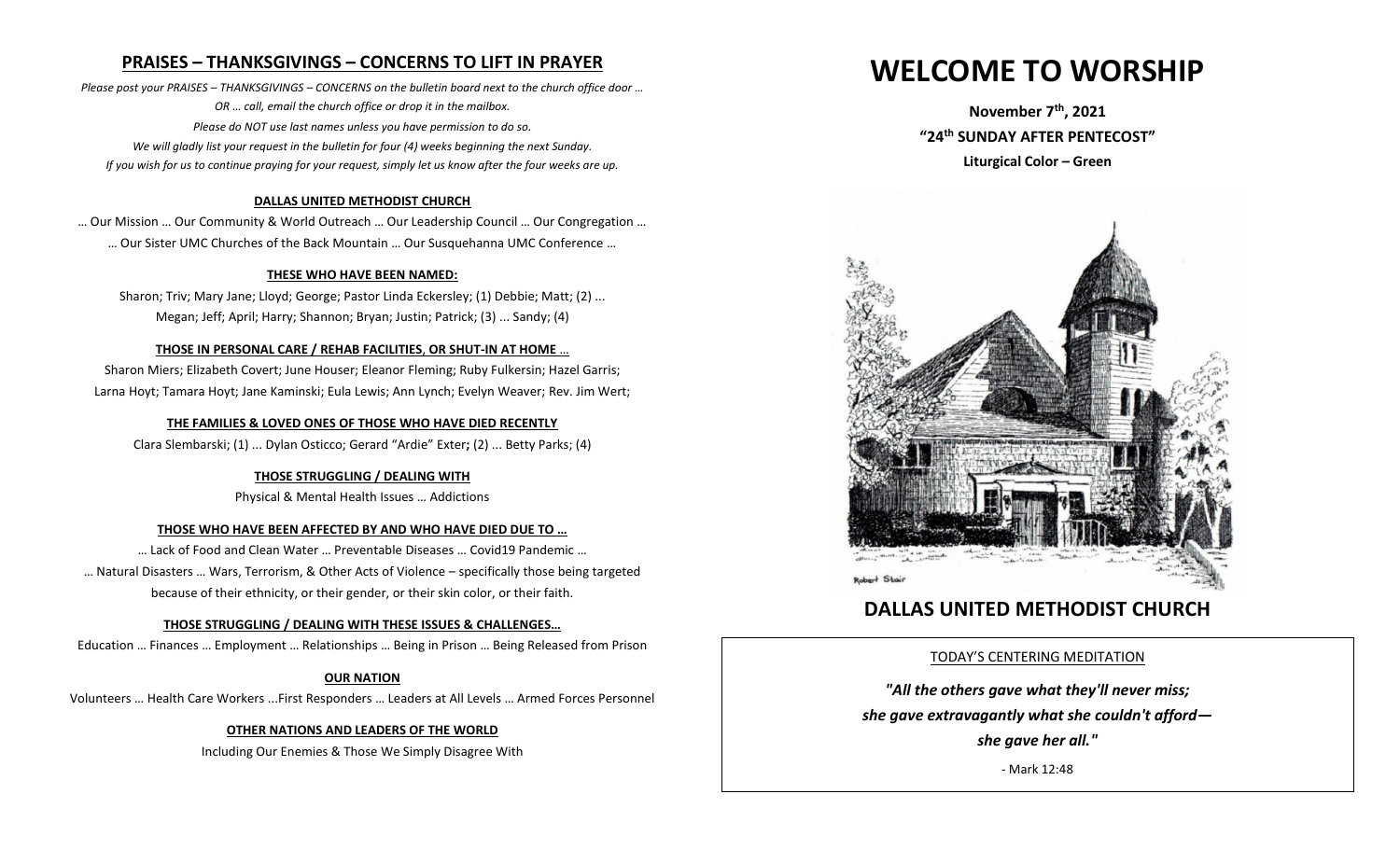| * Please stand in stature or in heart as you are able.                                                                                                                                                                                                                                                                                                                                                                                          |       | SHARING THE LOAF AND CUP                                                                                                                                  |                                  |  |
|-------------------------------------------------------------------------------------------------------------------------------------------------------------------------------------------------------------------------------------------------------------------------------------------------------------------------------------------------------------------------------------------------------------------------------------------------|-------|-----------------------------------------------------------------------------------------------------------------------------------------------------------|----------------------------------|--|
| WELCOME / ANNOUNCEMENTS:                                                                                                                                                                                                                                                                                                                                                                                                                        |       | * Where Charity and Love Prevail                                                                                                                          | #549 (tune #378 – Amazing Grace) |  |
| <b>PRELUDE  A TIME TO FOCUS OUR THOUGHTS AND HEARTS ON KING JESUS</b>                                                                                                                                                                                                                                                                                                                                                                           |       | * PRAYER FOR OFFERING OUR LIVES, OUR TITHES, AND OUR GIFTS TO THE LORD:<br>You have heard it before:                                                      | Crystal Sygeel-Lystlund          |  |
|                                                                                                                                                                                                                                                                                                                                                                                                                                                 |       | "God so loved the world, that he gave his only begotten Son."                                                                                             |                                  |  |
| <b>OPENING PRAYER:</b>                                                                                                                                                                                                                                                                                                                                                                                                                          |       | We have heard, and we remember.                                                                                                                           |                                  |  |
|                                                                                                                                                                                                                                                                                                                                                                                                                                                 |       | Why do we give?                                                                                                                                           |                                  |  |
| * CALL TO WORSHIP:                                                                                                                                                                                                                                                                                                                                                                                                                              |       | We are supposed to.                                                                                                                                       |                                  |  |
| What joy it is to have you here today!<br>We have come from very busy lives, filled both with joys and difficulties.<br>Welcome to this place in which God will ease your burdens and celebrate your joys with you.<br>We have come to find hope and peace in our lives.<br>Whatever has happened this week in your life,<br>know that God is with you and offering you peace, rest and blessing.<br>Thanks be to God who accepts us as we are, |       | Why do we give?                                                                                                                                           |                                  |  |
|                                                                                                                                                                                                                                                                                                                                                                                                                                                 |       | Because we should.                                                                                                                                        |                                  |  |
|                                                                                                                                                                                                                                                                                                                                                                                                                                                 |       | Why do we give?                                                                                                                                           |                                  |  |
|                                                                                                                                                                                                                                                                                                                                                                                                                                                 |       | Because we see others doing so.                                                                                                                           |                                  |  |
|                                                                                                                                                                                                                                                                                                                                                                                                                                                 |       | Brothers and sisters, we must give for love, and love alone.                                                                                              |                                  |  |
|                                                                                                                                                                                                                                                                                                                                                                                                                                                 |       | For God so loved the world, that God gave his only Son.                                                                                                   |                                  |  |
|                                                                                                                                                                                                                                                                                                                                                                                                                                                 |       | Amen.                                                                                                                                                     |                                  |  |
| and thanks for the warm welcome in this service of worship.                                                                                                                                                                                                                                                                                                                                                                                     |       |                                                                                                                                                           |                                  |  |
| Amen.                                                                                                                                                                                                                                                                                                                                                                                                                                           |       | <b>DISCIPLESHIP CHALLENGE</b>                                                                                                                             |                                  |  |
| * Praise God, from Whom All Blessings Flow                                                                                                                                                                                                                                                                                                                                                                                                      | #94   | The poor widow gave extravagantly what she could not afford - she gave her all to the Lord.<br>The young boy gave his life - he gave his all to the Lord. |                                  |  |
| * Praise God, from Whom All Blessings Flow<br>#95                                                                                                                                                                                                                                                                                                                                                                                               |       | Can any of us afford to do any less?                                                                                                                      |                                  |  |
|                                                                                                                                                                                                                                                                                                                                                                                                                                                 |       | How will you respond to what the Lord has done for you?                                                                                                   |                                  |  |
| * Give Thanks                                                                                                                                                                                                                                                                                                                                                                                                                                   | #2036 |                                                                                                                                                           |                                  |  |
|                                                                                                                                                                                                                                                                                                                                                                                                                                                 |       | * BENEDICTION                                                                                                                                             |                                  |  |
| <b>CALL TO CONFESSION</b>                                                                                                                                                                                                                                                                                                                                                                                                                       |       |                                                                                                                                                           |                                  |  |
|                                                                                                                                                                                                                                                                                                                                                                                                                                                 |       |                                                                                                                                                           |                                  |  |
|                                                                                                                                                                                                                                                                                                                                                                                                                                                 |       | * God Be with You till We Meet Again                                                                                                                      | # 672 (verses 1 and 4)           |  |
| PRAYER OF CORPORATE CONFESSION & MOMENTS OF SILENCE FOR PERSONAL CONFESSION:<br>Gracious God, so often we look at ourselves, our gifts and our talents,                                                                                                                                                                                                                                                                                         |       | $+ + +$                                                                                                                                                   |                                  |  |
|                                                                                                                                                                                                                                                                                                                                                                                                                                                 |       |                                                                                                                                                           |                                  |  |
| and wonder what you would do with these offerings.                                                                                                                                                                                                                                                                                                                                                                                              |       | JOHN WESLEY'S 3-SIMPLE RULES                                                                                                                              |                                  |  |
| We don't think that we have much to give.                                                                                                                                                                                                                                                                                                                                                                                                       |       | 1) Do no harm                                                                                                                                             |                                  |  |
| So, far too many times, we belittle the gifts and turn our backs<br>on the needs and opportunities present to serve,                                                                                                                                                                                                                                                                                                                            |       | 2) Do good                                                                                                                                                |                                  |  |
|                                                                                                                                                                                                                                                                                                                                                                                                                                                 |       | 3) Stay in love with God                                                                                                                                  |                                  |  |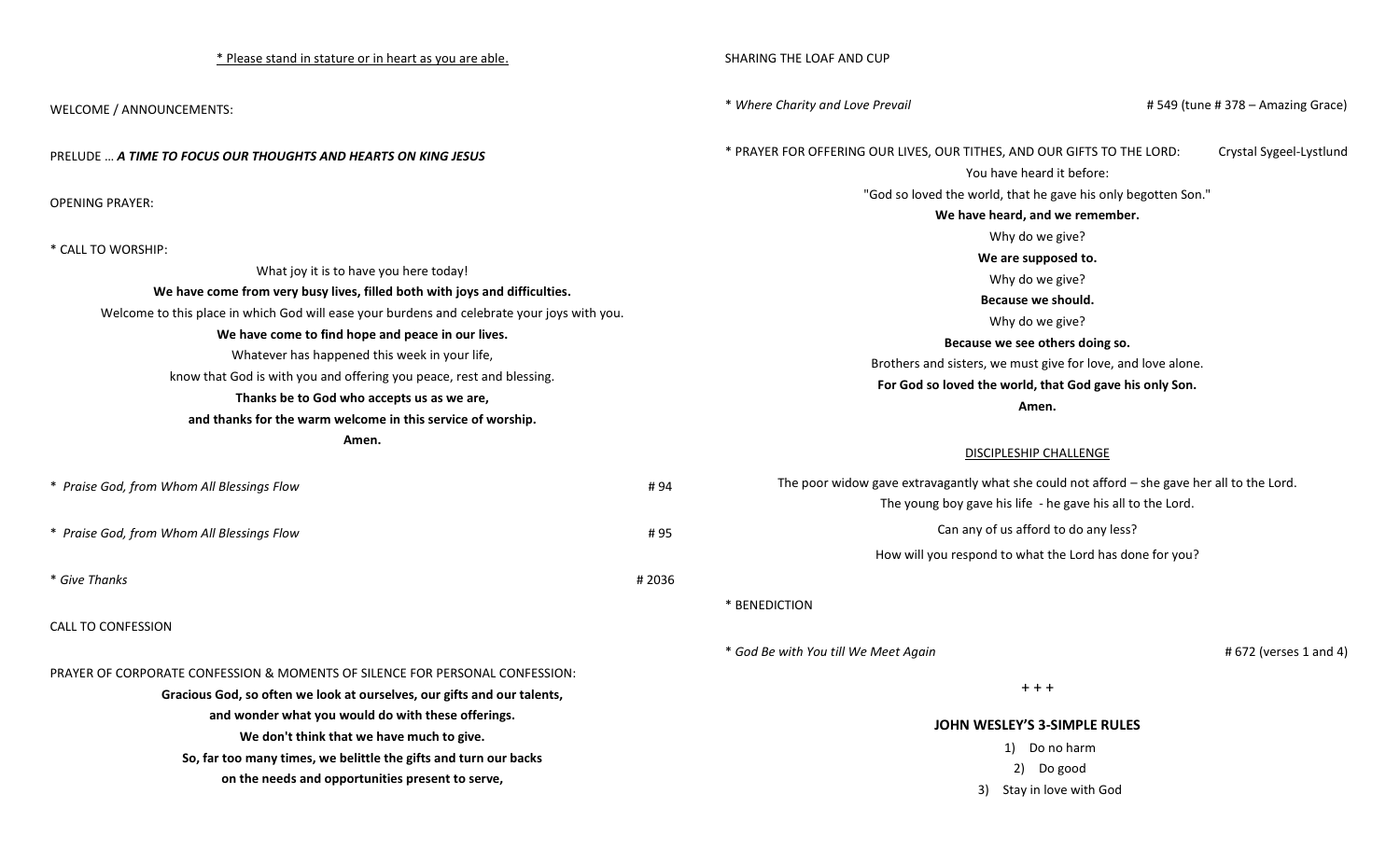Holy are you, and blessed is your Son Jesus Christ. Though he was rich, yet for our sake he became poor. When hungry and tempted, he refused to make bread for himself that he might be the bread of life for others. When the multitudes were hungry, he fed them. He broke bread with the outcast but drove the greedy from the temple. By the baptism of his suffering, death, and resurrection you gave birth to your Church, delivered us from slavery to sin and death, and made with us a new covenant by water and the Spirit. On the night in which he gave himself up for us, he took bread, gave thanks to you, broke the bread, gave it to his disciples, and said: "Take, eat; this is my body which is given for you. Do this in remembrance of me."

When the supper was over he took the cup, gave thanks to you, gave it to his disciples, and said: "Drink from this, all of you; this is my blood of the new covenant, poured out for you and for many for the forgiveness of sins. Do this, as often as you drink it, in remembrance of me."

And so, in remembrance of these your mighty acts in Jesus Christ, we offer ourselves in praise and thanksgiving as a holy and living sacrifice, in union with Christ's offering for us, as we proclaim the mystery of faith.

#### **Christ has died; Christ is risen; Christ will come again.**

Pour out your Holy Spirit on us gathered here, and on these gifts of bread and juice. Make them be for us the body and blood of Christ, that we may be for the world the body of Christ, redeemed by his blood. By your Spirit make us one with Christ, one with each other, and one in ministry to all the world,

Through your Son Jesus Christ, with the Holy Spirit in your holy Church, all honor and glory is yours, almighty Father, now and forever. **Amen.**

until Christ comes in final victory, and we feast at his heavenly banquet.

**believing that our gifts cannot possibly make a difference.** 

**We think that we must possess the greatest of talents and wealth in order to truly please and serve you. How foolish we are!** 

**Forgive us when we stop listening to your healing and comforting words and focus on our anxieties.** 

#### **Heal us, Lord.**

**Help us know that you have given to us such blessings** 

**and that these blessings are truly wonderful and meant to be used in joy and service to others. Help us bring our lives, just as they are, to you and to receive your gentle touch and healing grace. For we ask this in Jesus' Name.** 

**Amen.**

#### WORDS OF ASSURANCE & PARDON

AFFIRMATION OF FAITH: *The Apostles' Creed, Ecumenical Version*

 **I believe in God, the Father Almighty, creator of heaven and earth. I believe in Jesus Christ, his only Son, our Lord, who was conceived by the Holy Spirit, born of the Virgin Mary, suffered under Pontius Pilate, was crucified, died, and was buried; he descended to the dead. On the third day he rose again; he ascended into heaven, is seated at the right hand of the Father, and will come again to judge the living and the dead. I believe in the Holy Spirit, the holy catholic church, the communion of saints, the forgiveness of sins, the resurrection of the body, and the life everlasting. Amen.**